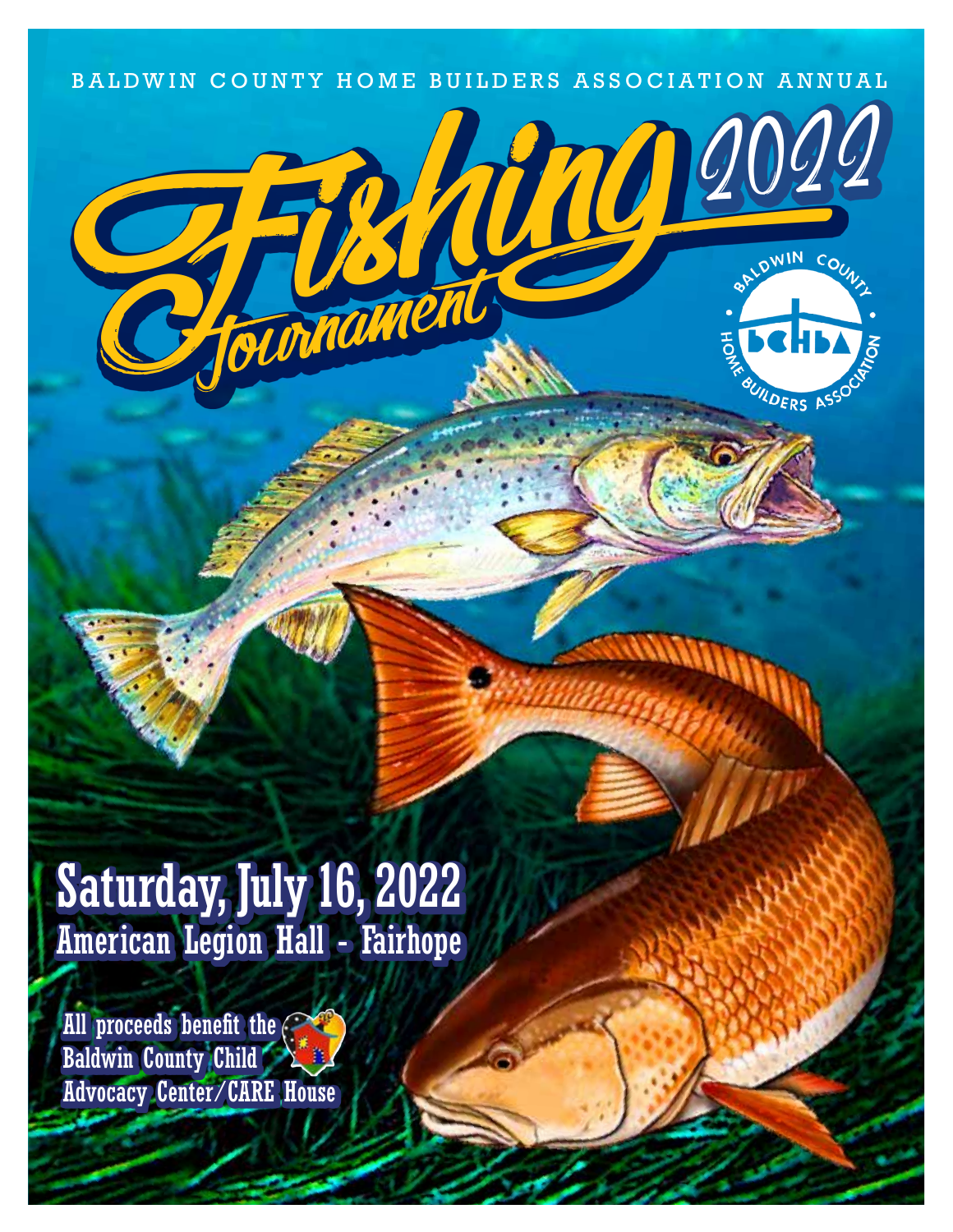



#### **SATURDAY, JULY 16 AMERICAN LEGION HALL FAIRHOPE**

**Entry fee: \$40.00 per angler, \$20.00 anglers 18 & under**

**(every person aboard the boat is an angler, per creel)**

## **Specks, Reds, Flounder, White Trout and Tripletail! Time: Safe Light to 2:00 p.m.**



### **Lunker pot available for Specks, Reds and Flounder - \$10 cost with 100% payout!**

You must have your entry fee paid by July 15 and your entry form completed and turned in to BCHBA no later than 4:30 pm on June 3.

**Launch from any location and fish from boat, bank or pier** and **Weigh-in at American Legion Hall Beach in Fairhope** 

**from 1:00-2:00 pm. Must have a weigh-in ticket before 2:00pm** You can bring in your catch by water or road.

#### **Food provided and cash bar at weigh-in!**

#### **ONE SHEET MUST BE COMPLETED FOR EACH ANGLER**

| Angler's Company Name: 1990 and 200 million and 200 million and 200 million and 200 million and 200 million and 200 million and 200 million and 200 million and 200 million and 200 million and 200 million and 200 million an |  |                                        |
|--------------------------------------------------------------------------------------------------------------------------------------------------------------------------------------------------------------------------------|--|----------------------------------------|
| Angler's Address: Management of the Angler's Address:                                                                                                                                                                          |  |                                        |
|                                                                                                                                                                                                                                |  | Angler's email: <b>Angler's</b> email: |
|                                                                                                                                                                                                                                |  | (White Trout and Triple Tail excluded) |
| Method of Payment: Cash________________Check______________Credit Card:______________________________                                                                                                                           |  |                                        |
|                                                                                                                                                                                                                                |  |                                        |
|                                                                                                                                                                                                                                |  |                                        |

Please Print Your Name Here:

Please read: By signing this agreement I hereby acknowledge that I will follow all rules and regulations of this tournament and the State of Alabama's fishing rules and regulations. I also certify that I will hold harmless any and all of this tournament's sponsors or participants from any liability for any damages or injuries that could occur during this event. This includes the Baldwin County Home Builders Association, The Baldwin County Child Advocacy Center and The American Legion of Fairhope as well as any and all of their personnel involved. I also agree that all decisions made by this tournament weighmaster are final. Every fishing participant must have a valid Alabama fishing license and follow Alabama's fishing regulations in reference to allowable quantities kept and size requirements. Any angler that weighs in incorrect species, undersize fish or illegal quantities will be disqualified from the weigh in.

### **Sponsorship Opportunities**

#### **TITLE SPONSOR - \$1000**

- 4 anglers
- Listed as title on banner
- Logo on weigh-in form
- **GOLD SPONSOR \$500** • Listed on banner
- Logo on weigh-in form
- Mention in the Plumbline
- Mention in the Plumbline
- **SILVER SPONSOR \$250** • Listed on banner
	- Mention in the Plumbline
- **BRONZE SPONSOR \$150** • Logo on weigh-in form
-